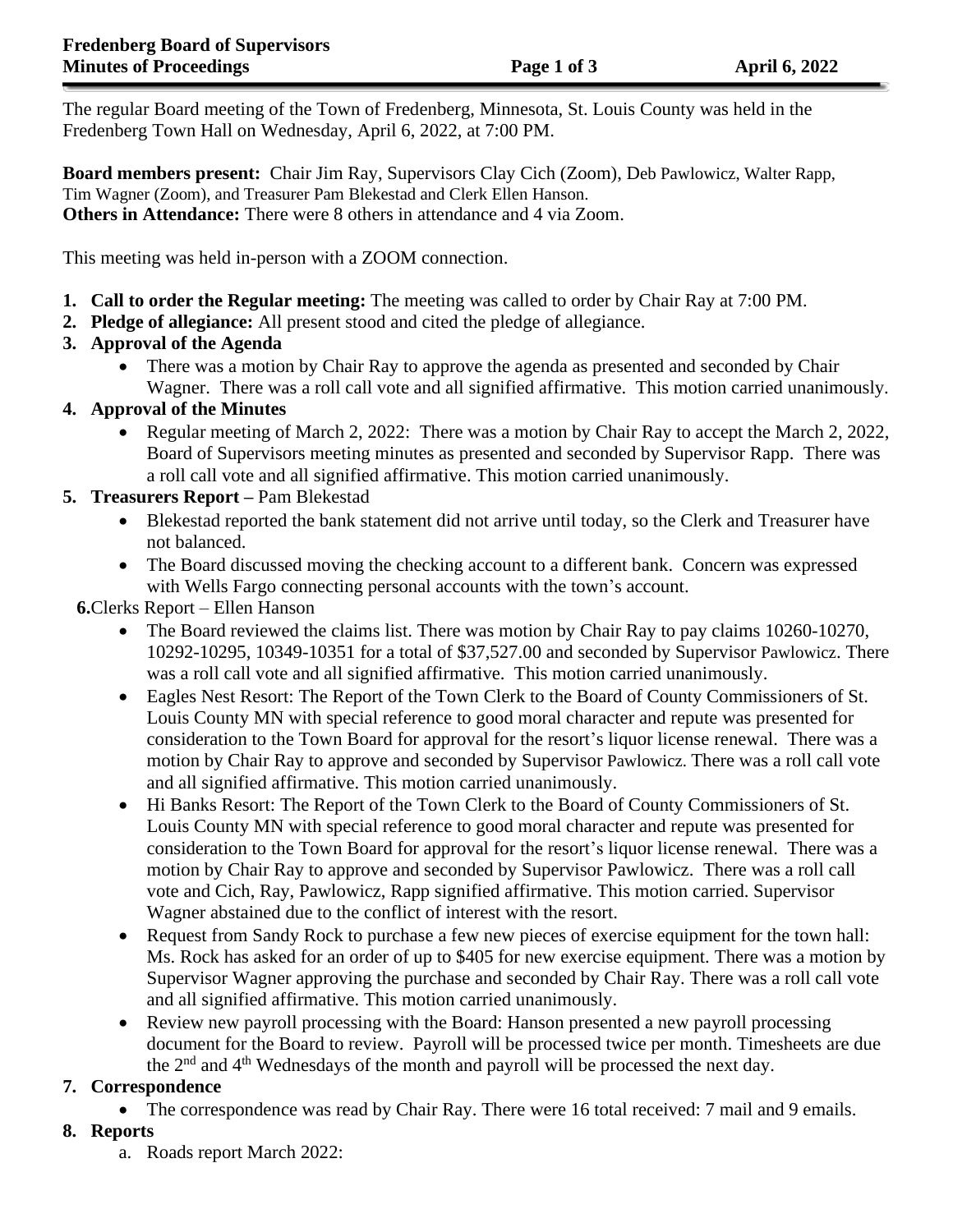- Chair Ray reported the roads are in good condition.
- b. Fire Department report for March 2022:
	- Supervisor Wagner reported there were ten calls in March. They included eight medical calls, one structure fire, and one automatic fire alarm.
	- Seven members participated in the Pipeline Safety/Hazardous Materials class. Two members participated in a Firewise class, and two members participated in a Funeral Operations class.
	- The Annual Fishing Opener Pancake Breakfast will be held on Saturday, May  $14<sup>th</sup>$  from 7AM – Noon at the Community Center.
- c. Cemetery report for March 2022:
	- Supervisor Rapp stated the cemetery will open at the end of the month.
- d. Parks and Recreation report for March 2022:
	- Chair Ray reported he called Steve Happy to remove the portable potty from the skating rink area.
	- Supervisor Cich reported the playground equipment will be installed the first week of June. Chair Ray and Supervisor Cich will be working on the grounds before placement. The climbing apparatus is enroute to the town hall.
- e. Community Center & Pavilion report for March 2022:
	- Supervisor Cich reported the digital sign will be installed towards the end of April.
	- Vessel Construction will be working on the windows beginning next week.
	- Chair Ray is working with the electrician to get the griddles working.
	- Zoom connections: Supervisor Cich and Chair Ray are still working on it.
- f. Recycling report for March 2022:
	- Supervisor Pawlowicz reported the center is operating very well.
	- Hazardous Waste Day: Supervisor Pawlowicz reported hazardous waste day will not be held this year.
	- Supervisor Pawlowicz reported she had been contacted by the shredding company asking if the town was interested in providing this service in 2022. It was Board consensus not to provide the service this year.
- g. Other Meetings for March 2022: Chair Ray attended the March17, 2022, DAT meeting.
- h. Preparedness Plan Update for March 2022:
	- Chair Ray reported there was nothing new to report.

# **9. Open Forum**

• Ms. Bell talked about the town setting up a Next Door account for the township.

# **10. Old Business:**

- a. Dam Lighting: Supervisor Pawlowicz spoke with the candidates running for sheriff. They were interested in working with MN Power.
- b. Welcome Signs at Fredenberg entrances: Supervisor Cich reported the signs are in place. This item will be removed from old business as it is completed.
- c. Update on Exterior digital sign: See above under Community Center report.
- d. Update on Town hall window replacements: See above under Community Center report.

# **11. New Business**

- a. Quotes for 2022 season township mowing: There were two quotes received. One from Don Olson and one from Mike Letica. There was a motion by Chair Ray to accept the quote by Mike Letica for 2022 mowing and seconded by Supervisor Wagner. There was a roll call vote and all signified affirmative. This motion carried unanimously.
- b. Quotes for 2022 season road work: There was one quote received. It was from Lakehead Trucking. There was a motion by Supervisor Rapp to accept the 2022 quote from Lakehead Trucking for road work and seconded by Supervisor Wagner. There was a roll call vote and Ray,